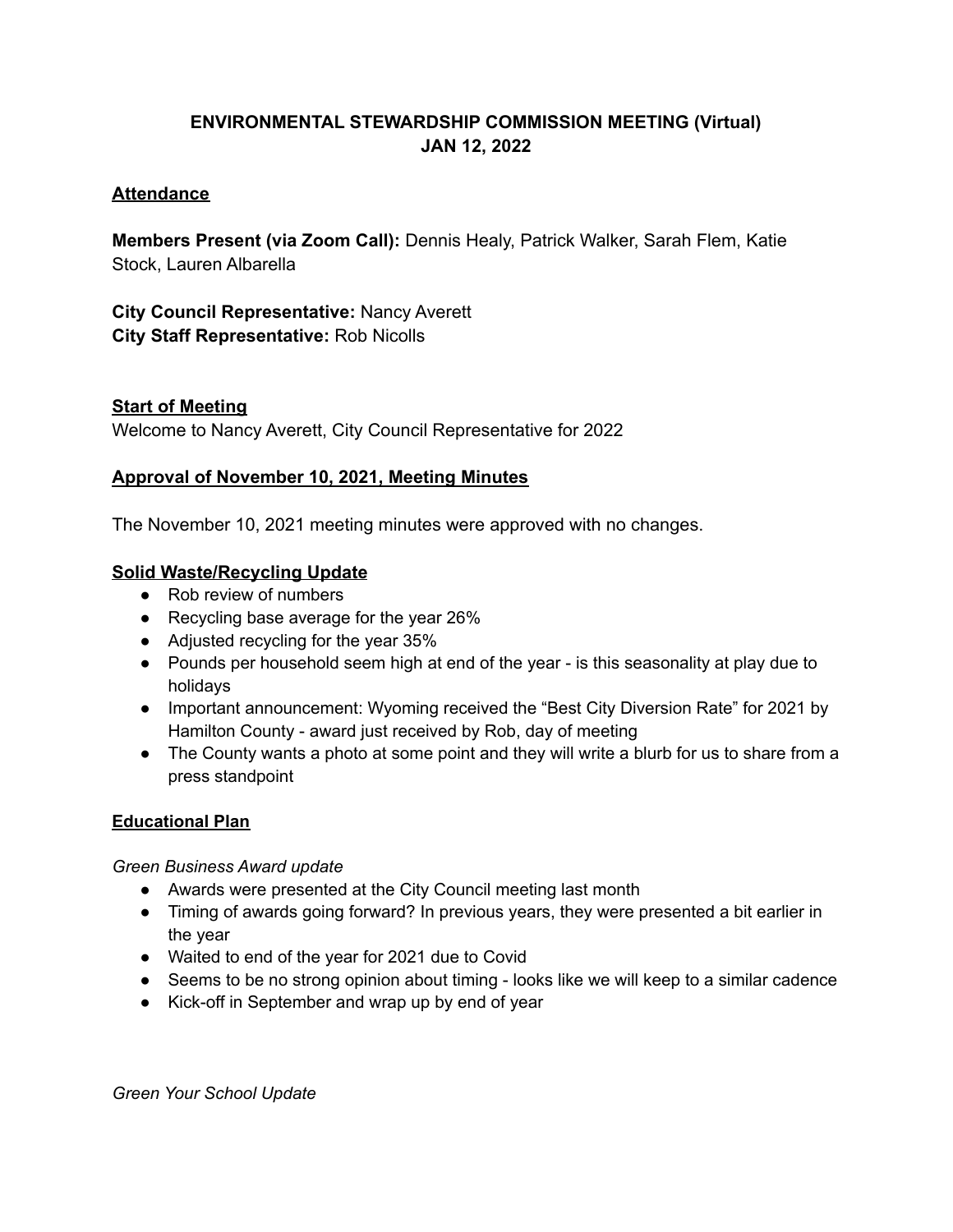- Interested primary school teachers have received the application with an invitation from Gina Kirchner (primary school Principal) to submit
- The application was also given to high school environmental group, Club HOPE
- The concept of pairing high school students with primary students to work on a joint application was also presented to all parties
- Lauren to follow with all interested teachers/students via email to check progress and offer assistance (on behalf of the PSA Green Team)

# **Miscellaneous**

*Stormwater event with Urban Forestry (March 5, 2022)*

- A lot of coordination and prep work to be done on this
- Seem a little bit stalled on pulling the event together and lining up presenters
- Potential speakers: Ryan Geismar to represent stormwater study groups/ educational plan and Jen Eismeier to talk about Mill Creek watershed
- Sarah was going to contact Hamilton County Conservation Rep educate residents on stormwater runoff mitigation strategies
- Patrick will follow up with Ryan and check-in with Sarah to get her feedback on Hamilton County Rep
- Bobbi is waiting for feedback from ESC on what we have done so far
- She arranged a speaker to come from Glenwood Gardens
- Given all the loose ends push the event to April (potentially outside?) to provide more time to get it together and also hopefully be further out from current Covid surge
- An adjunct professor at UC who used to research stormwater for the city is going to help with some Sterns Woods planting tracking, he may be a good fit to present
- Nancy will talk to Bobbi to see if date delay would be amenable
- Need to work around Upcycle day and spring holiday/school closings
- Actions on this:
	- Propose a different date (April 23rd or 30th depending on event space availability - prob early afternoon) to Urban Forestry (Nancy)
	- Patrick will try and pull together additional speakers as noted above
	- Will take Feb ESC meeting to do some firm planning around content and marketing plan

# *Community Gardens Clean Up*

- Gate combination change supposed to happen once a year (and it hasn't been changed)
- However, it does not appear to be an issue (ie with misuse of gardens)
- Committee agrees no need to change combo if it hasn't been an issue not worth hassle to gardeners

*Eco Styrofoam Event Review*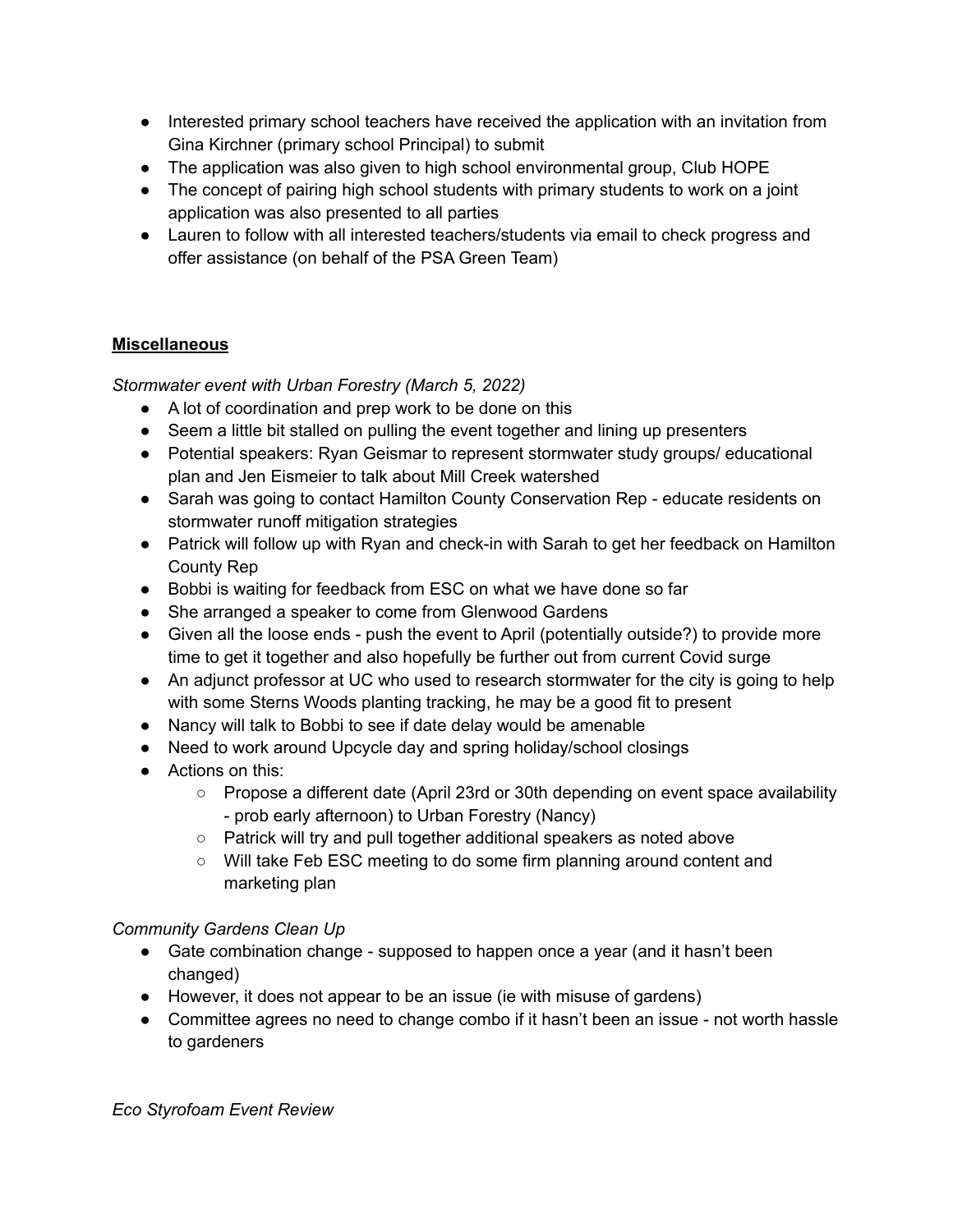- Patrick it was cold!
- Seems like logistically it might not be enough for the hassle of a one-off event and during a typical cold time
- It was beneficial for Eco and good for them in terms of collection
- Overall it was a positive
- After some discussion, decided it is better to keep the collection to Upcycle Day (esp if Eco is reluctant to participate more than once per year)
- What was the volume? No details yet but it seemed to be significant
- Patrick will report back on numbers when he gets them
- Eco turned out to be very lenient on the 'rules'
- Patrick had a good experience interacting with Eco staff and learning more about their facilitates

## *2022 Topics*

- Upcycle Day
	- Need to start reaching out to vendors Patrick
	- Patrick also compiling messaging and presentations to the new council
	- Ideally have educational plan ironed out before then
	- Nancy advises meeting with Melissa as Mayor try and get early buy-in just a suggestion
	- Plan is to get through this year's junk and Upcycle Day and go from there
	- Patrick wants to make an Upcycle logo sign can we get a sign sitting somewhere in the city - like the size of a yield sign - Rob looking into it
- Educational Plan / Messaging
	- Reminder on educational postcard /magnet postage + card about \$6,000 (price is a barrier)
	- Debated different ways to get this information out again
	- Stickers game up Debby was looking into it
	- $\circ$  Do we solicit input from the Council at this point and see what they have to say?
	- Alternative investment put it into the website with good graphic design and use the money that way instead of a hard copy mailing - reach more people on a more long term sustainable basis
	- Nancy idea: use Wyoming Living advertising space to share information (that way postage is covered with wide circulation and we are just paying ad cost)
	- All agree this is a good plan Nancy to check on rates with Amy
	- Need to ensure design is up to date and verbiage correct (Sarah and Patrick reviewing and updating)
	- Sarah will resend to the group for another review and update
	- Goal is to "get it right" so no specific timing deadline will keep working through until we are all ready and comfortable

## *Other Misc. - School environmental activities*

● High School - Plan to do a collection of Terracycle type items for the Cincinnati Recycling and Reuse Hub on Feb 5th